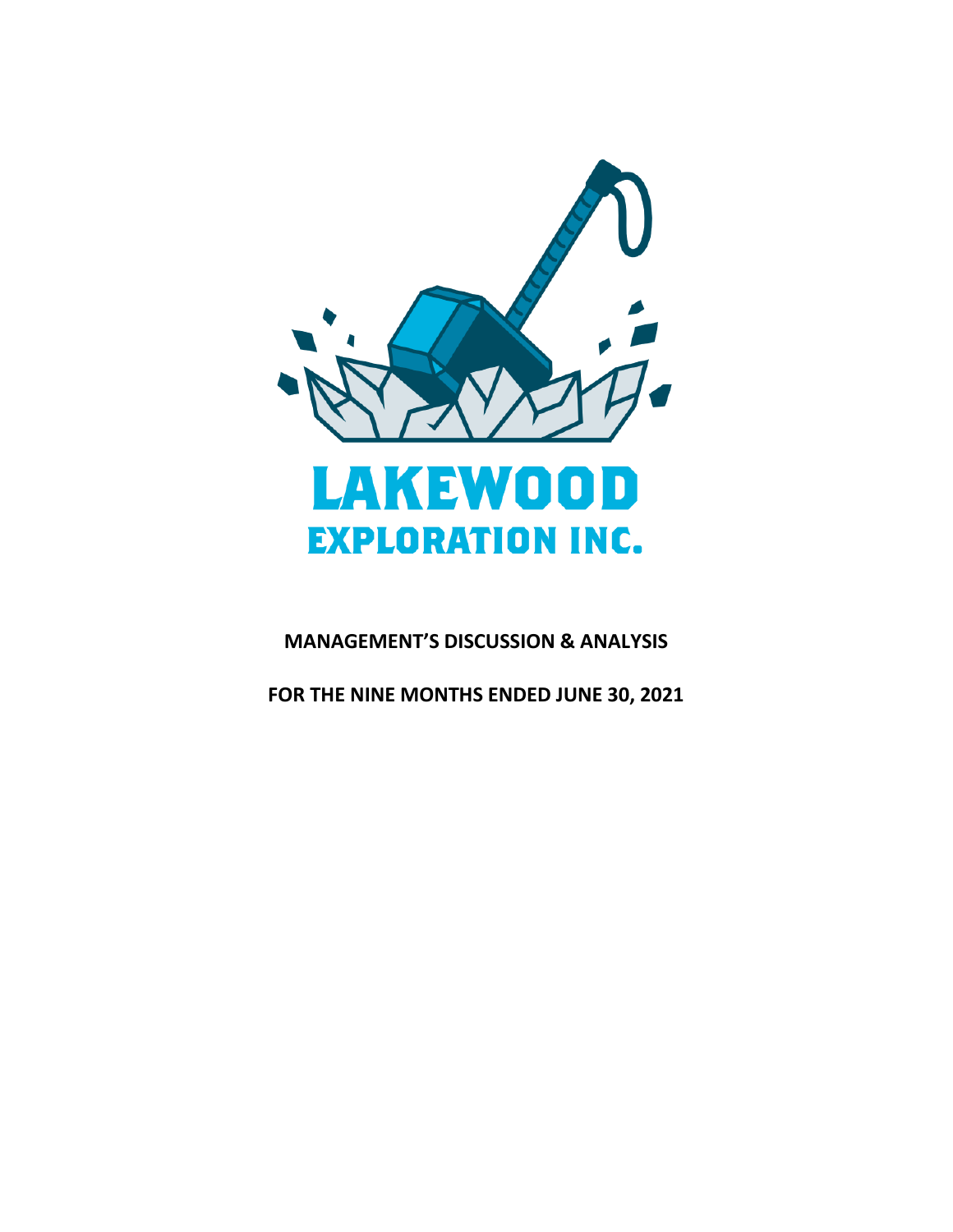# **Table of Contents**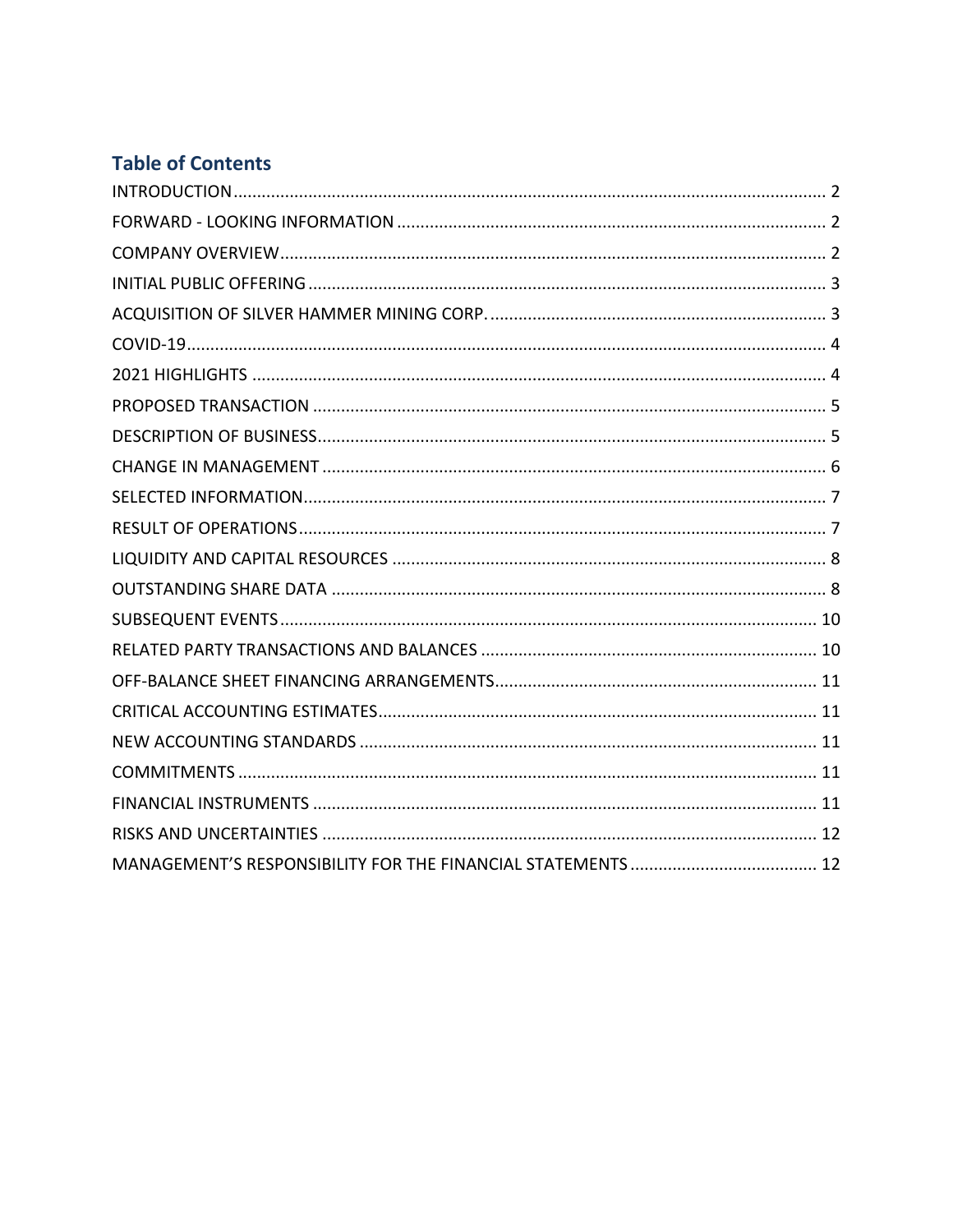## <span id="page-2-0"></span>**INTRODUCTION**

This Management Discussion and Analysis (the "MD&A") of Lakewood Exploration Inc.'s ("Lakewood" or the "Company") financial position and results of operations for the nine months ended June 30, 2021 is prepared as at August 30, 2021. This MD&A should be read in conjunction with the unaudited condensed consolidated interim financial statements of the Company and the notes relating thereto, for the nine months ended June 30, 2021. The unaudited condensed consolidated interim financial statements have been prepared in accordance with International Financial Reporting Standards ("IFRS"). All financial amounts are stated in Canadian currency unless stated otherwise. Additional information relating to the Company is filed on SEDAR a[t www.sedar.com.](http://www.sedar.com/)

#### <span id="page-2-1"></span>**FORWARD - LOOKING INFORMATION**

This MD&A may contain forward-looking statements based on assumptions and judgments of management regarding events or results that may prove to be inaccurate as a result of exploration or other risk factors beyond its control. Actual results may differ materially from the expected results.

Except for statements of historical fact, this MD&A contains certain "forward-looking information" within the meaning of applicable securities law. Forward-looking information is frequently characterized by words such as "plan", "expect", "project", "intend", "believe", "anticipate", "estimate" and other similar words, or statements that certain events or conditions "may" or "will" occur. In particular, forward-looking information in this MD&A includes, but is not limited to, statements with respect to future events and is subject to certain risks, uncertainties and assumptions. Although we believe that the expectations reflected in the forward-looking information are reasonable, there can be no assurance that such expectations will prove to be correct. We cannot guarantee future results, performance or achievements. Consequently, there is no representation that the actual results achieved will be the same, in whole or in part, as those set out in the forward-looking information.

Forward-looking information is based on the opinions and estimates of management at the date the statements are made, which are subject to a variety of risks and uncertainties and other factors that could cause actual events or results to differ materially from those anticipated in the forward-looking information. Some of the risks and other factors that could cause results to differ materially from those expressed in the forward-looking statements include, but are not limited to: general economic conditions in Canada, the United States and globally; industry conditions, including fluctuations in commodity prices; governmental regulation of the mining industry, including environmental regulation; geological, technical and drilling problems; unanticipated operating events; competition for and/or inability to retain drilling rigs and other services; the availability of capital on acceptable terms; the need to obtain required approvals from regulatory authorities; stock market volatility; volatility in market prices for commodities; liabilities inherent in mining operations; changes in tax laws and incentive programs relating to the mining industry; and the other factors described herein under "Risks and Uncertainties" as well as in our public filings available a[t www.sedar.com.](http://www.sedar.com/) Readers are cautioned that this list of risk factors should not be construed as exhaustive.

The forward-looking information contained in this MD&A is expressly qualified by this cautionary statement. We undertake no duty to update any of the forward-looking information to conform such information to actual results or to changes in our expectations except as otherwise required by applicable securities legislation. Readers are cautioned not to place undue reliance on forward-looking information.

#### <span id="page-2-2"></span>**COMPANY OVERVIEW**

Lakewood Exploration Inc. (the "Company") was formed on May 2, 2017 under the laws of British Columbia. The address of the Company's corporate office and its principal place of business is 200-551 Howe Street, Vancouver, British Columbia, Canada.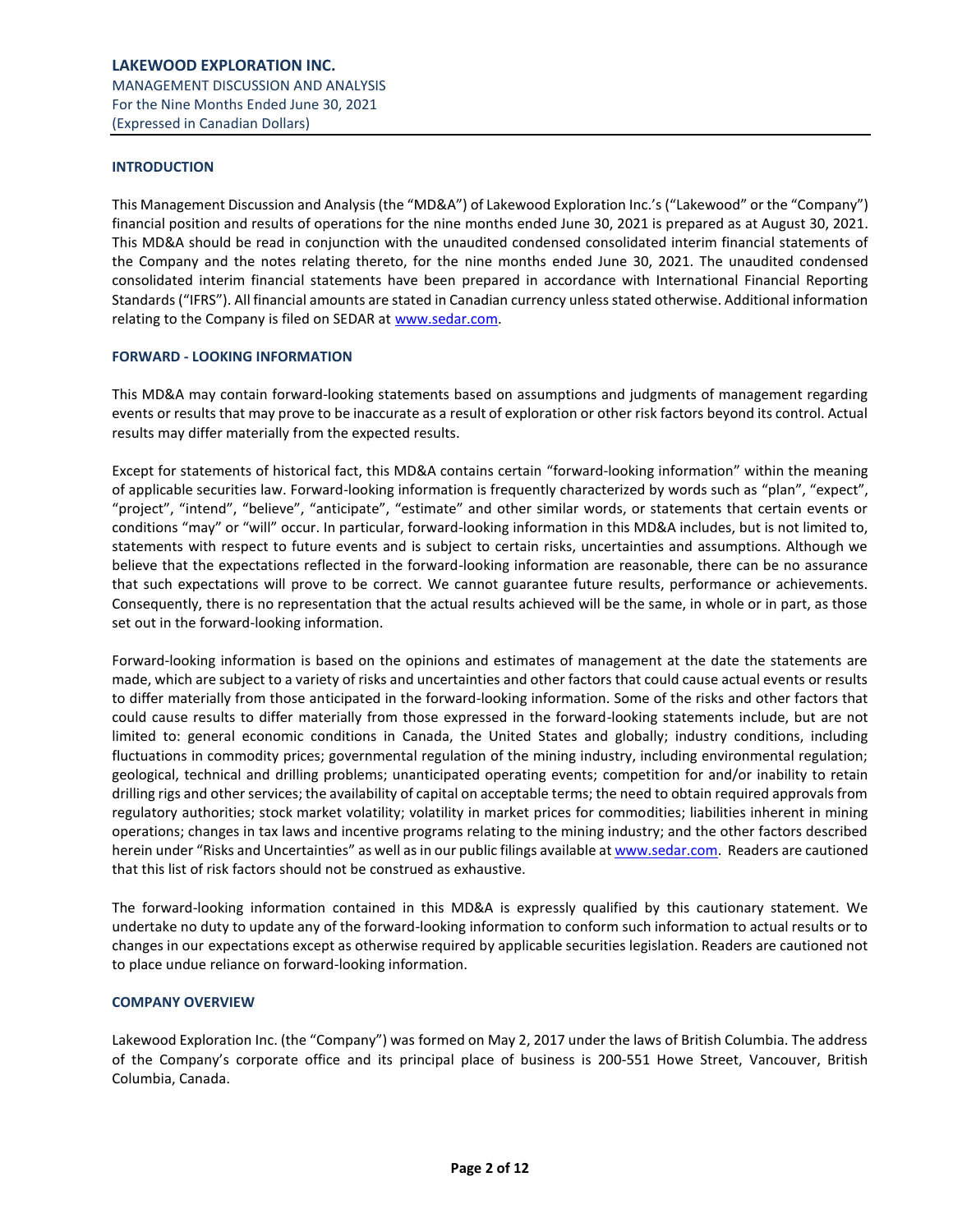The Company's principal business activities include the acquisition and exploration of mineral property assets. As at June 30, 2021, the Company holds an interest in an early-stage mineral exploration property and the Company had not yet determined whether the Company's mineral property asset contains a deposit of minerals that is economically recoverable. The recoverability of amount shown for exploration and evaluation asset is dependent upon the discovery of economically recoverable reserves, confirmation of the Company's interest in the underlying mineral claims, the ability of the Company to obtain the necessary financing to complete the development of and the future profitable production from the property or realizing proceeds from its disposition. The outcome of these matters cannot be predicted at this time and the uncertainties cast significant doubt upon the Company's ability to continue as a going concern.

The Company had a deficit of \$1,451,205 as at June 30, 2021, which has been funded by the issuance of equity. The Company's ability to continue its operations and to realize its assets at their carrying values is dependent upon obtaining additional financing and generating revenues sufficient to cover its operating costs. These financial statements do not give effect to any adjustments which would be necessary should the Company be unable to continue as a going concern and therefore be required to realize its assets and discharge its liabilities in other than the normal course of business and at amounts different from those reflected in these financial statements.

## <span id="page-3-0"></span>**INITIAL PUBLIC OFFERING**

On April 30, 2021, the Company completed the initial public offering of common shares through its agent, Canaccord Genuity Corp. (the "Agent"). The offering of 3,000,000 common shares (the "Offering") was fully subscribed for gross proceeds of \$300,000. In consideration for the Agent's services provided in connection with the Offering, the Company paid a cash commission of \$24,000 and a corporate finance fee of \$7,500. The Company also issued the Agent and a member of its selling group an aggregate of 240,000 non-transferable and non- assignable warrants to purchase common shares of the Company (the "Agent's Warrants"). Each Agent's Warrant is exercisable to purchase one common share for a price of \$0.10 per common share until April 30, 2023.

The Company's common shares were listed on the Canadian Securities Exchange on April 29, 2021 and began trading under the symbol "LWD" on May 3, 2021 (the "Listing Date").

# <span id="page-3-1"></span>**ACQUISITION OF SILVER HAMMER MINING CORP.**

On June 16, 2021, the Company completed the acquisition (the "Acquisition") of all the issued and outstanding securities of Silver Hammer Mining Corp. ("Silver Hammer") pursuant to the terms of a share exchange agreement dated May 31, 2021 (the "Definitive Agreement") between the Company, Silver Hammer and the shareholders of Silver Hammer.

In connection with the Acquisition, the Company issued an aggregate of 7,800,000 common shares in the capital of the Company (the "SH Payment Shares") pro rata to the Silver Hammer securityholders at a price of \$0.25 per SH Payment Share. In connection with the Acquisition, the Company also issued 500,000 common shares with a price of \$0.25 per share to an arm's length third party as a finder's fee and incurred \$28,618 in transaction costs.

The acquisition constitutes an asset acquisition as the Company does not meet the definition of a business, as defined in IFRS 3, "Business Combinations".

The total consideration of \$2,103,618 have been allocated as follows:

| Cash                              | 61.752    |
|-----------------------------------|-----------|
| Amounts receivable                | 6.510     |
| Prepaid expenses                  | 18,859    |
| Exploration and evaluation assets | 2,410,871 |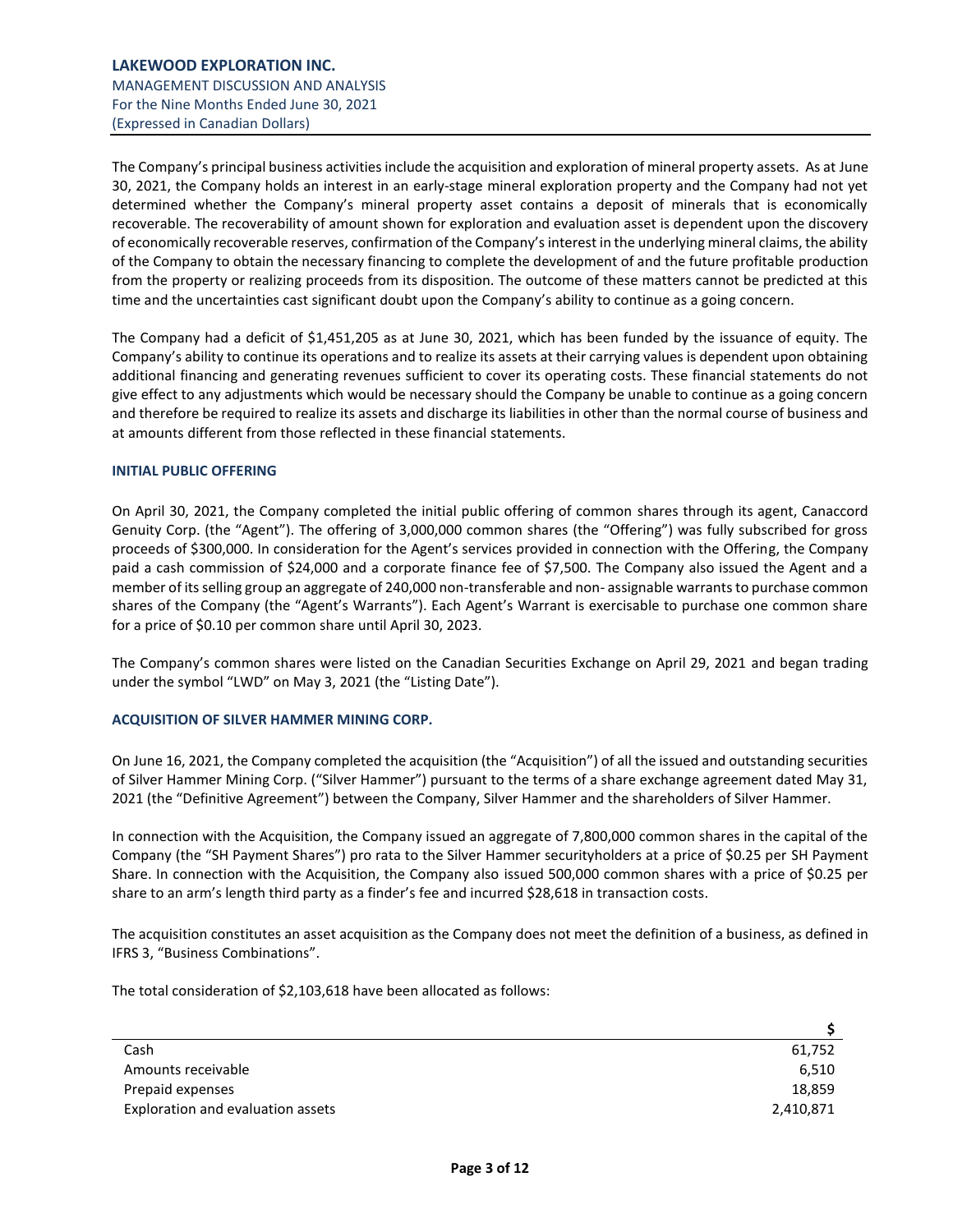MANAGEMENT DISCUSSION AND ANALYSIS For the Nine Months Ended June 30, 2021 (Expressed in Canadian Dollars)

| Accounts payable and accrued liabilities            | (394,374) |
|-----------------------------------------------------|-----------|
|                                                     | 2,103,618 |
|                                                     |           |
| Fair value of common shares issued for acquisition  | 1,950,000 |
| Fair value of common shares issued as finder's fees | 125,000   |
| Cash paid for transaction costs                     | 28,618    |
|                                                     | 2,103,618 |

# <span id="page-4-0"></span>**COVID-19**

In March 2020, the World Health Organization declared coronavirus COVID-19 a global pandemic. This contagious disease outbreak, which has continued to spread, and any related adverse public health developments, has adversely affected workforces, economies, and financial markets globally, potentially leading to an economic downturn.

The Company could be adversely impacted by the effects of the coronavirus. The extent to which the coronavirus impacts the Company, including its operations and the market for its securities, will depend on future developments, which are highly uncertain and cannot be predicted at this time, and include the duration, severity and scope of the outbreak and the actions taken to contain or treat the coronavirus outbreak. The continued spread of the coronavirus globally could materially and adversely impact the Company's operations including, workforce productivity, increased insurance premiums, limitations on travel, the availability of industry experts and personnel, and restrictions to its drill programs, exploration and other metallurgical testing. To date, the Company has not had any adverse effects from the coronavirus.

# <span id="page-4-1"></span>**2021 HIGHLIGHTS**

- On April 30, 2021, the Company announced that it completed its initial public offering of common shares through its agent, Canaccord Genuity Corp. The offering of 3,000,000 common shares was fully subscribed for gross proceeds of \$300,000.
- The Company's common shares were listed on the Canadian Securities Exchange on April 29, 2021 and began trading under the symbol "LWD" on May 3, 2021.
- On May 17, 2021, the Company announced that it completed the initial phase of its planned work program at the Lacy Property Gold Project located within the Nanaimo and Alberni mining divisions of British Columbia.
- On May 19, 2021, the Company announced the appointment of Alnesh Mohan as CFO and Director of the Company.
- On May 31, 2021, the Company entered into a share exchange agreement with Silver Hammer Mining Corp. ("Silver Hammer") to acquire 100% of the issued and outstanding shares of Silver Hammer. Silver Hammer owns a 100% interest in a prospective silver-zinc project located in Idaho, United States, being the Silver Strand Project.
- On June 16, 2021, the Company completed the acquisition of all the issued and outstanding securities of Silver Hammer. The Company announced it completed a non-brokered private placement for gross proceeds of \$3,521,490. The Company also granted 2,000,000 stock options to certain directors, officers and consultants of the Company.
- On June 24, 2021, the Company appointed Morgan Lekstrom as President of the Company. The Company granted incentive stock options to purchase a total of 600,000 common shares at an exercise price of \$0.62 per common share for a period of 5 years to certain directors and officers in accordance with the provisions of its stock option plan.
- On June 28, 2021, the Company announced the results of recent rock chip sampling from a surface and underground sampling program at the Company's Silver Strand Mine.
- On June 29, 2021, the Company appointed Philip Mulholland P.Geo as Chief Geologist.
- On July 15, 2021, the Company announced results from a sampling program at the Silver Strand Mine.
- On July 28, 2021, the Company appointed Ron Burk as a Technical Advisor.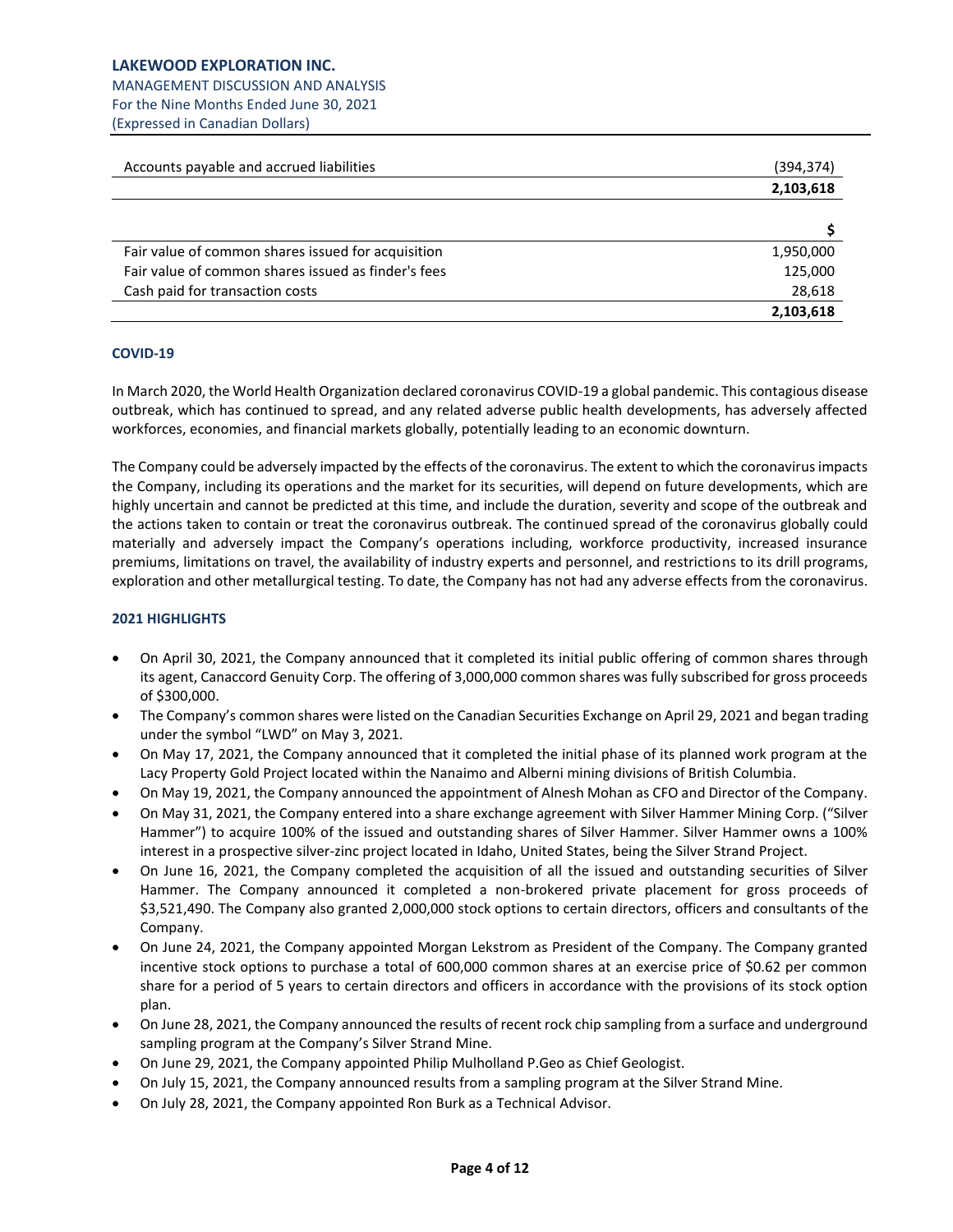- On August 4, 2021, the Company provided an update to the ongoing surface sampling and exploration activities at Silver Strand Mine.
- On August 9, 2021, the Company entered into a share purchase agreement with 1304562 B.C. Ltd. ("BCCO") to acquire 100% of the issued and outstanding shares of BCCO. BCCO owns a 100% interest in the Eliza Silver Project and the Silverton Silver Mine.

## <span id="page-5-0"></span>**PROPOSED TRANSACTION**

On August 9, 2021, the Company entered into a share purchase agreement with BCCO and the sole shareholder of BCCO (the "BCCO Agreement"), pursuant to which the Company will acquire 100% of the issued and outstanding shares of BCCO (the "BCCO Proposed Transaction").

Pursuant to the terms of the BCCO Agreement, upon the closing of the BCCO Proposed Transaction, the Company will acquire 100% of the issued and outstanding securities of BCCO in consideration for: (i) the issuance of 3,370,000 common shares of the Company (the "BCCO Payment Shares") to the sole shareholder of BCCO, and (ii) a cash payment of \$20,000. In addition, the Company will issue 300,000 common shares to certain arm's length third party finders in connection with the BCCO Proposed Transaction (the "BCCO Finders' Shares"). The BCCO Payment Shares and BCCO Finders' Shares will be subject to voluntary hold periods, with 25% of the shares released on the date that is 3 months following the Closing Date and an additional 25% released every 3 months thereafter until all shares have been released.

# <span id="page-5-1"></span>**DESCRIPTION OF BUSINESS**

## **Lacy Property**

Pursuant to an option agreement dated November 2, 2017 (the "LP Agreement") and amended on October 8, 2020, with Barrie Field-Dyte (the "LP Optionor"), the Company was granted an option to acquire a 100% undivided interest in the Lacy Property (the "LP Property") located in the Alberni Mining Division of British Columbia. The LP Property is comprised of three mineral claims.

In accordance with the LP Agreement, the Company has the option to acquire 100% undivided interest in the LP Property by paying \$10,000 (paid) upon execution of the Agreement and issuance of 300,000 common shares of the Company (issued with fair value of \$30,000) no later than 15 days after the Company's common shares are listed on a securities exchange in Canada. If the common shares of the Company are not listed by July 31, 2021, the option to acquire the Property will be terminated.

The LP Optionors will retain a 2% net smelter returns royalty (the "NSR") on the LP Property. The Company has the right to purchase each of the percentage of NSR for \$1,000,000 during the five-year period commencing from the date the LP Property is put into commercial production.

On May 17, 2021, the Company completed the initial phase of its planned work program at the Lacy Property. The initial program was performed by RIO Minerals Limited. For further information regarding the Project, refer to the technical report available under the Company's profile on SEDAR ([www.sedar.com\)](http://www.sedar.com/).

## **Silver Strand Project**

The Silver Strand Mine has a 5.5 km strike length in the Coeur d'Alene mining district in Idaho. Located in North Idaho's Silver Valley along Interstate 90, the district is known for its depth potential with numerous deposits and has produced over 1.2 billion ounces of silver.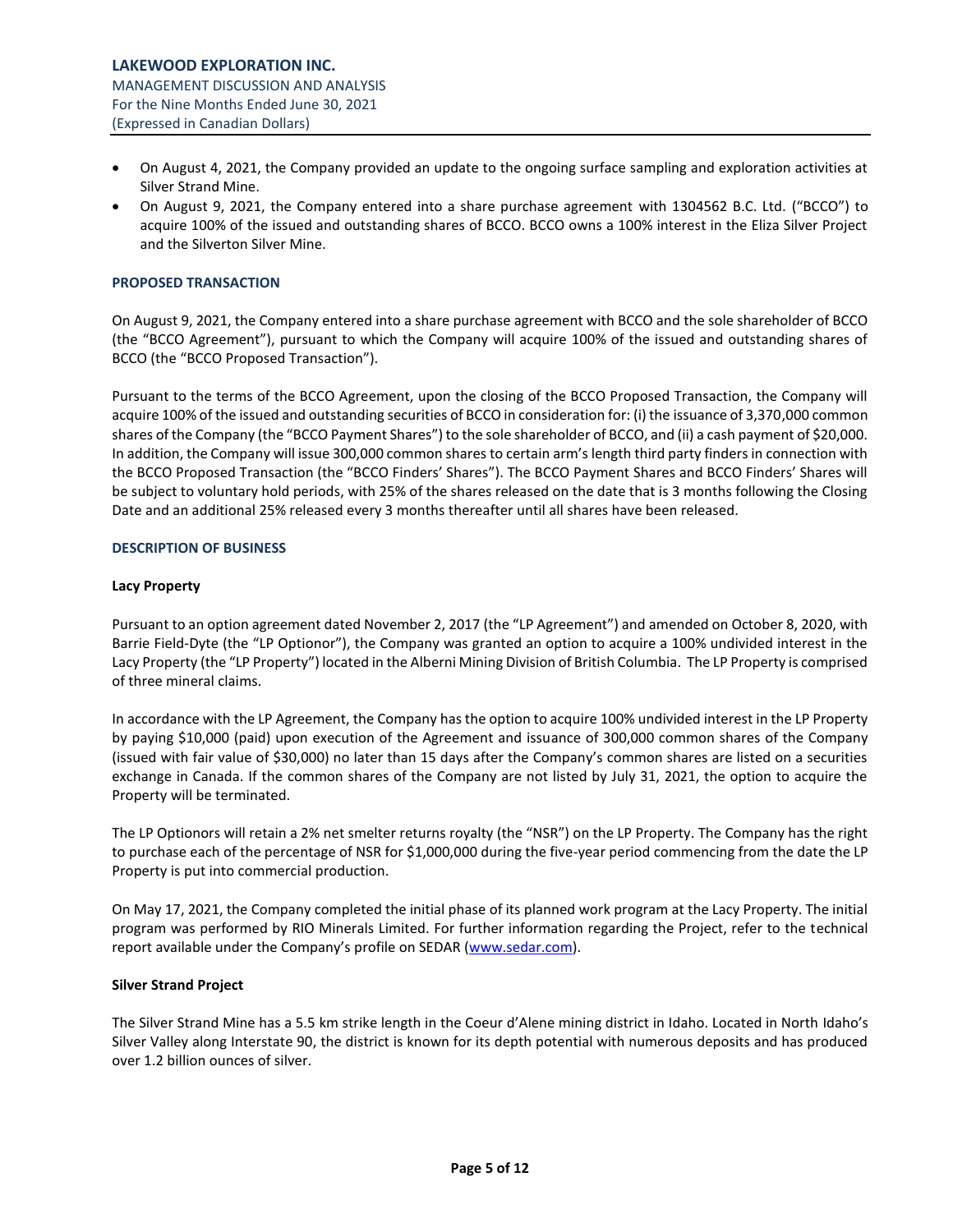# **LAKEWOOD EXPLORATION INC.**

MANAGEMENT DISCUSSION AND ANALYSIS For the Nine Months Ended June 30, 2021 (Expressed in Canadian Dollars)

# *Acquisition Agreement with Gold Rush Expeditions, Inc.*

On August 21, 2020, Silver Hammer through 123456 US Inc. ("USCo") entered into a purchase contract with Gold Rush Expeditions, Inc. ("GRE") (the "GRE Agreement") to acquire a 100% interest in the Silver Strand and Burnt Mineral Claims (the "GRE Claims") for a purchase price of US\$130,000 (paid prior to the Acquisition).

# *Asset Purchase Agreement with Silver Strand Development LLC.*

On January 21, 2021 (the "SSD Effective Date"), Silver Hammer through USCo entered into an asset purchase agreement with Silver Strand Development LLC. ("SSD") (the "SSD Agreement") to acquire a 100% interest in certain mineral claims (the "SSD Claims") located in the State of Idaho, USA.

To acquire 100% interest of the SSD Claims, the Company will have to:

- Pay US\$10,000 to SSD for the transfer of the title to USCo of the SSD Claims (the "Transfer of Title") (paid prior to the Acquisition);
- Pay US\$25,000 to SSD within 5 business days of the Acquisition (paid \$39,197);
- Issue 200,000 common shares of the Company to SSD at the date of the Acquisition (issued with fair value of \$118,000);
- Pay US\$25,000 to SSD on the anniversary following the completion of the Acquisition; and
- Issue 200,000 common shares of the Company to SSD on the anniversary following the completion of the Acquisition.

In addition, from the SSD Effective Date, the Company is required to pay the claim fees to the United States Bureau of Land Management, pay the fees, and file the notices to Kootenai County, Idaho, no later than August 15<sup>th</sup> of each year (The Company paid the claim fees for Year 2021 subsequent to June 30, 2021).

On June 28, 2021, the Company announced the results of recent rock chip sampling from a surface and underground sampling program at the Silver Strand Project. A total of thirteen rock chip samples were collected from altered and mineralized exposures throughout the mine.

On July 15, 2021, the Company announced results from a sampling program at the Silver Strand Project. A total of 14 rock chip samples were collected from altered and mineralized surface and underground exposures.

On August 4, 2021, the Company provided an update to the ongoing surface sampling and exploration activities at the Silver Strand Project located in the Coeur d'Alene Mining District of Idaho. Highlights from the sampling program include 11.79 grams per tonne gold one kilometer (km) beyond the previously sampled area, 255 g/t silver along 5.5 km mineralized trend and strong indications of multiple sub-parallel veins.

## <span id="page-6-0"></span>**CHANGE IN MANAGEMENT**

On May 19, 2021, the Company announced the appointment of Alnesh Mohan as Director of the Company.

On June 24, 2021 the Company announced the appointment of Morgan Lekstrom as President of the Company.

On June 29, 2021, the Company appoint Philip Mulholland P.Geo as Chief Geologist.

<span id="page-6-1"></span>On July 28, 2021, the Company appointed Ron Burk as a Technical Advisor.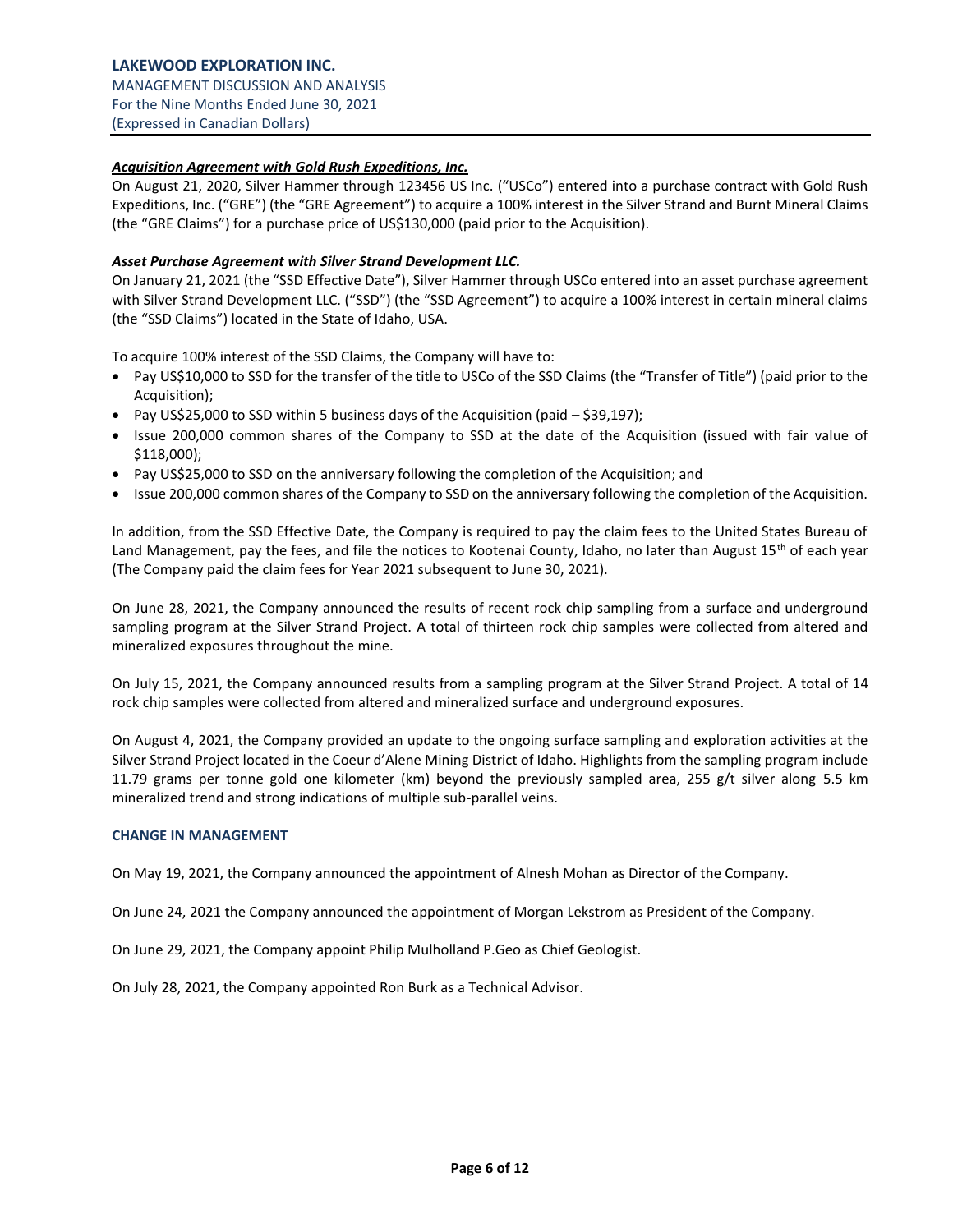# **LAKEWOOD EXPLORATION INC.**

MANAGEMENT DISCUSSION AND ANALYSIS For the Nine Months Ended June 30, 2021 (Expressed in Canadian Dollars)

# **SELECTED INFORMATION**

|                                   | For the nine months ended |               |               |
|-----------------------------------|---------------------------|---------------|---------------|
|                                   | June 30, 2021             | June 30, 2020 | June 30, 2019 |
|                                   |                           |               |               |
| Operating expenses                | 1,250,788                 | 1,588         |               |
| Interest and miscellaneous income |                           |               |               |
| Net loss for the period           | (1, 250, 788)             | (1,588)       |               |
| Comprehensive loss for the period | (1, 250, 788)             | (1,588)       |               |
| Basic and diluted loss per share: |                           |               |               |
| - net loss                        | (0.13)                    | (0.00)        |               |

| As at                    | June 30, 2021 | September 30, 2020 | September 30, 2019 |
|--------------------------|---------------|--------------------|--------------------|
|                          |               |                    |                    |
| Working capital          | 2,797,694     | 6,557              |                    |
| Total assets             | 5,844,762     | 167,548            | ۰                  |
| <b>Total liabilities</b> | 255,186       | 43,964             | ۰.                 |
| Share capital            | 5,857,307     | 236,501            | -                  |
| Deficit                  | 1,451,205     | 200,417            | -                  |

# <span id="page-7-0"></span>**RESULT OF OPERATIONS**

|                                  | Three months ended |                       |                   |                    |
|----------------------------------|--------------------|-----------------------|-------------------|--------------------|
|                                  | June 30, 2021      | <b>March 31, 2021</b> | December 31, 2020 | September 30, 2020 |
|                                  |                    |                       |                   |                    |
| Interest income                  | -                  |                       | -                 |                    |
| Net (loss) income                | (1, 193, 295)      | (36, 758)             | (20,735)          | (22, 577)          |
| Comprehensive (loss) income      | (1, 193, 295)      | (36, 758)             | (20, 735)         | (22, 577)          |
| Basic and diluted loss per share | (0.09)             | (0.02)                | (0.02)            | (0.00)             |

|                                           | Three months ended                                          |        |          |        |  |                    |
|-------------------------------------------|-------------------------------------------------------------|--------|----------|--------|--|--------------------|
|                                           | <b>March 31, 2020</b><br>December 31, 2019<br>June 30, 2020 |        |          |        |  | September 30, 2019 |
|                                           |                                                             |        |          |        |  |                    |
| Interest income                           | -                                                           | ۰      |          |        |  |                    |
| Net (loss) income                         | (18)                                                        | (22)   | (1, 548) | 43,923 |  |                    |
| Comprehensive (loss) income               | (18)                                                        | (22)   | (1, 548) | 43,923 |  |                    |
| Basic and diluted (loss) income per share | (0.00)                                                      | (0.00) | (0.00)   | 0.00   |  |                    |

# *Three Months Ended June 30, 2021 compared with the Three Months Ended June 30, 2020*

The Company is in the exploration stage and has no revenue from operations. During the three months ended June 30, 2021, the Company recorded a net loss of \$1,193,295, an increase of \$1,193,277, compared to a net loss of \$18 for the three months ended June 30, 2020. The increase in net loss was a result of the Company's acquisition of Silver Hammer, financing activity and increased activity.

During the three months ended June 30, 2021, the Company incurred the following expenditures:

• Consulting fees of \$47,917 (June 30, 2020 – \$nil);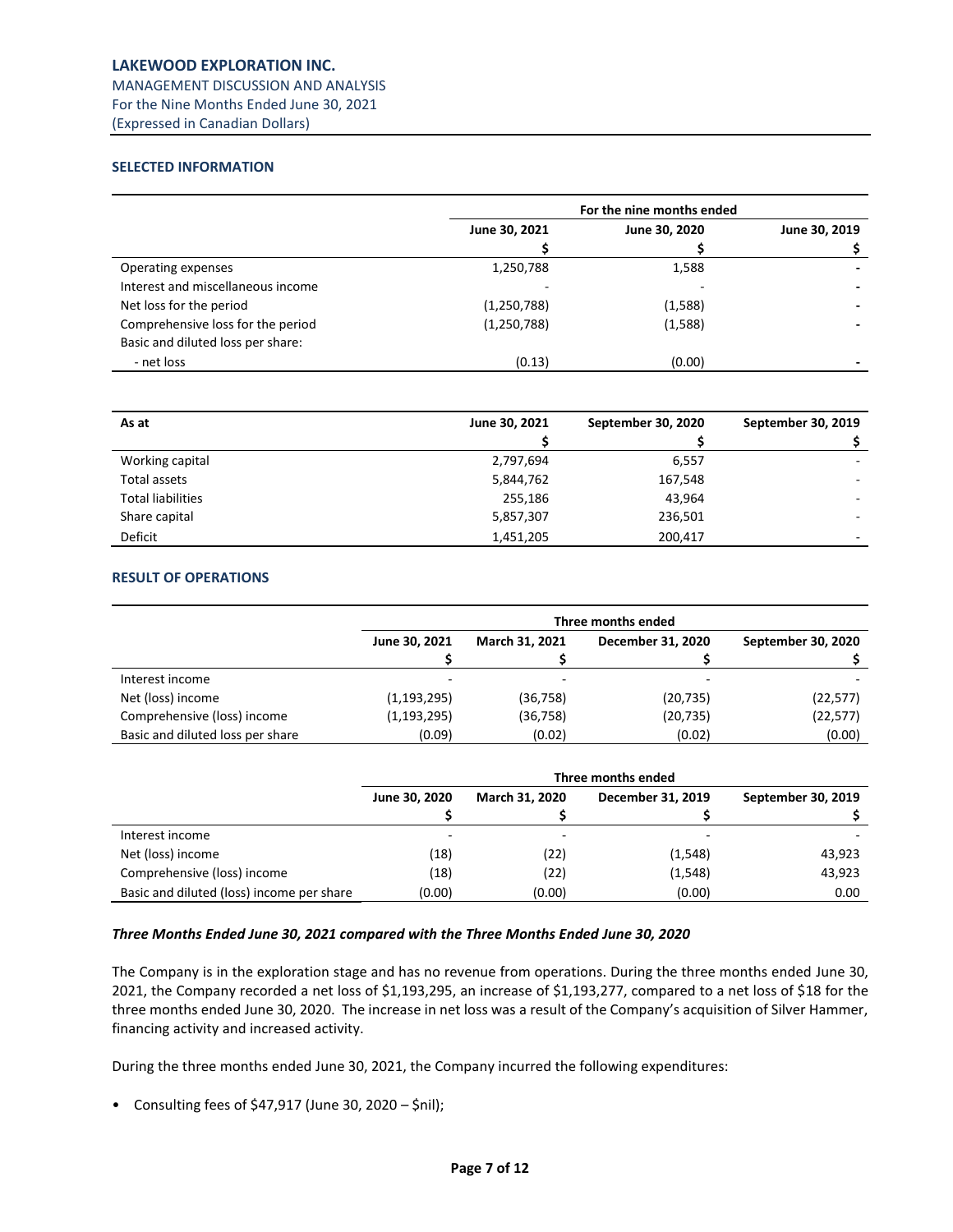- Investor relations and promotion of \$83,088 (June 30, 2020 \$nil);
- Professional fees of \$118,128 (June 30, 2020 \$nil);
- Transfer agent and filing fees of \$29,961 (June 30, 2020 \$nil); and
- Share-based payments of  $$911,849$  (June 30, 2020  $$nil$ ).

#### *Nine Months Ended June 30, 2021 compared with the Nine Months Ended June 30, 2020*

The Company is in the exploration stage and has no revenue from operations. During the nine months ended June 30, 2021, the Company recorded a net loss of \$1,250,788, an increase of \$1,249,200, compared to a net loss of \$1,588 for the nine months ended June 30, 2020. The increase in net loss was a result of the Company's acquisition of Silver Hammer, financing activity and increased activity.

During the nine months ended June 30, 2021, the Company incurred the following expenditures:

- Consulting fees of \$47,917 (June 30, 2020 \$nil);
- Investor relations and promotion of \$83,088 (June 30, 2020 \$nil);
- Professional fees of \$157,574 (June 30, 2020 \$1,530);
- Transfer agent and filing fees of \$35,666 (June 30, 2020 \$nil); and
- Share-based payments of \$911,849 (June 30, 2020 \$nil).

## <span id="page-8-0"></span>**LIQUIDITY AND CAPITAL RESOURCES**

As at June 30, 2021, the Company had working capital of \$2,797,694 (September 30, 2020 – working capital of \$6,557) including cash of \$2,779,552 (September 30, 2020 – \$50,001).

The Company's activities have been funded through equity financings and the Company expects it will continue to be able to utilize this source of financing until it develops cash flow from future operations.

There can be no assurances the Company will be successful in its endeavors. If such funds are not available or other sources of finance cannot be obtained then the Company will be forced to curtail its activities to a level for which funding is available or can be obtained.

## <span id="page-8-1"></span>**OUTSTANDING SHARE DATA**

At June 30, 2021, the Company had 33,735,960 (September 30, 2020 – 7,850,000) common shares issued and outstanding with a value of \$5,857,307 (September 30, 2020 – \$236,501).

#### **Escrow Shares**

On March 4, 2021, the Company entered into an escrow agreement, whereby common shares will be held in escrow and are scheduled for release as follows:

- On the Listing Date: 250,000 common shares (released)
- On November 3, 2021: 375,000 common shares
- On May 3, 2022: 375,000 common shares
- On November 3, 2022: 375,000 common shares
- On May 3, 2023: 375,000 common shares
- On November 3, 2023: 375,000 common shares
- On May 3, 2024: 375,000 common shares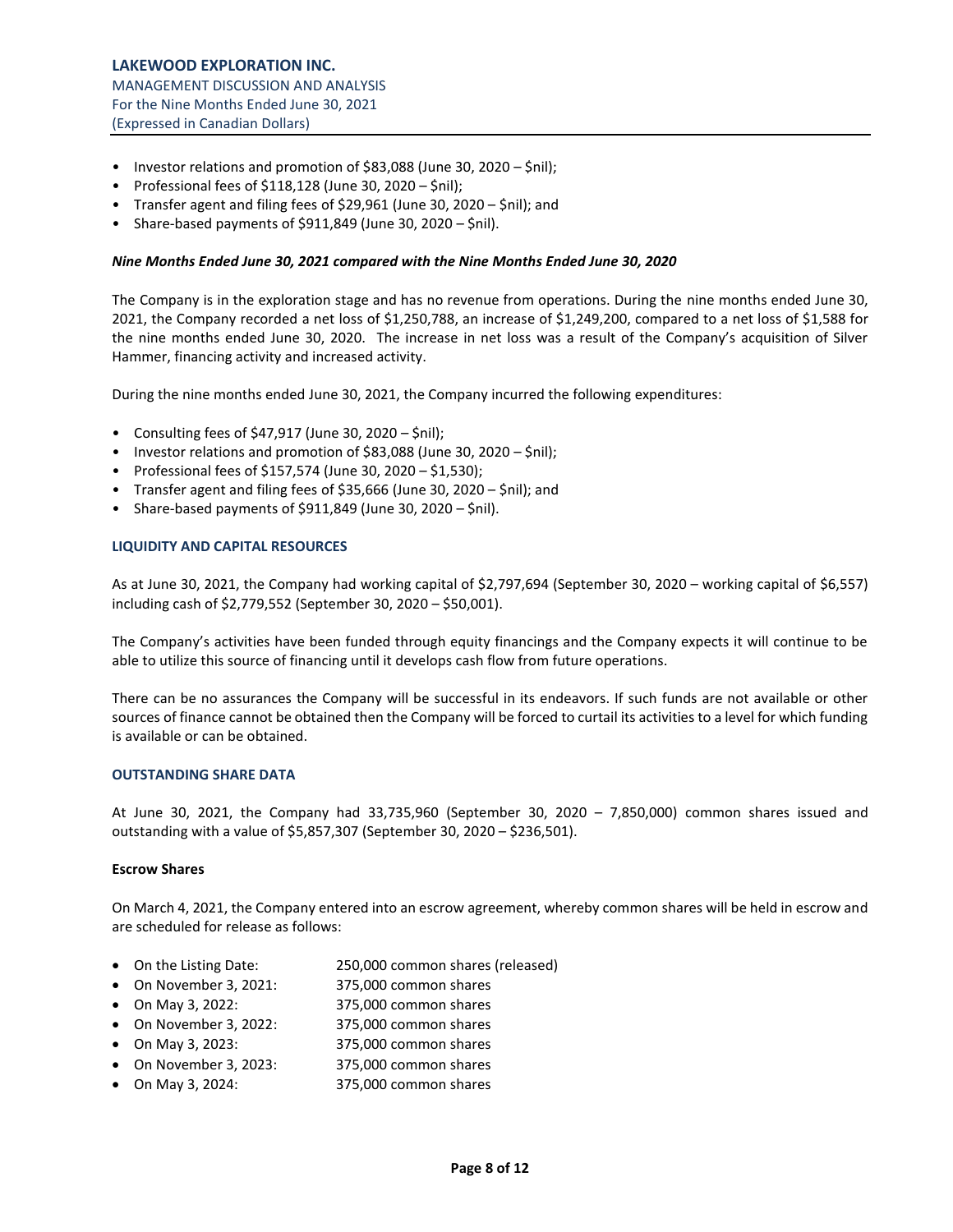As of June 30, 2021, there were 2,250,000 common shares held in escrow (September 30 – nil).

## **During the nine months ended June 30, 2021**

• On April 30, 2021, the Company completed the initial public offering of common shares through the Agent. The Offering was fully subscribed for gross proceeds of \$300,000. In consideration for the Agent's services provided in connection with the Offering, the Company paid a cash commission of \$24,000 and a corporate finance fee of \$7,500. The Company also issued the Agent and a member of its selling group an aggregate of 240,000 non-transferable and non-assignable warrants to purchase common shares of the Company (the "Agent's Warrants"). Each Agent's Warrant is exercisable to purchase one common share for a price of \$0.10 per common share until April 30, 2023.

The Company estimated the fair value of Agent's Warrants using the Black‐Scholes options pricing model, assuming a risk-free interest rate of 0.29%, an expected life of 2 years, an expected volatility of 88% and an expected dividend yield of 0%, which totaled \$11,237, and recorded these values as share issuance costs.

In addition, the Company incurred \$32,000 share issuance costs.

- On April 30, 2021, the Company issued 300,000 common shares of the Company with fair value of \$30,000 pursuant to the LP Agreement.
- On June 16, 2021, the Company completed a non-brokered private placement (the "Private Placement") by issuing 14,085,960 units (the "Units") at \$0.25 per Unit for total gross proceeds of \$3,521,490. Each Unit is comprised of one common share of the Company and one-half of one transferable common share purchase warrant. Each whole warrant ("Private Placement Warrant") entitles the holder to purchase one additional common share of the Company at a price of \$0.50 for a period of 24 months from the closing date of the Private Placement.

In connection with the Private Placement, the Company paid finder's fees of \$147,885 and 591,500 finder's warrants (the "Finder's Warrants"). The Finder's Warrants are exercisable on the same terms as the Private Placement Warrants.

The Company estimated the fair value of Finder's Warrants using the Black‐Scholes options pricing model, assuming a risk‐free interest rate of 0.37%, an expected life of 2 years, an expected volatility of 84% and an expected dividend yield of 0%, which totaled \$172,888, and recorded these values as share issuance costs.

In addition, the Company incurred \$28,174 share issuance costs.

- On June 16, 2021, the Company completed the Acquisition and issued the 7,800,000 SH Payment Shares with fair value of \$1,950,000. In connection with the Acquisition, the Company also issued 500,000 common shares with a price of \$0.25 per share to an arm's length third party as a finder's fee.
- On June 16, 2021, the Company issued 200,000 common shares of the Company with fair value of \$118,000 pursuant to the LP Agreement.
- On June 16, 2021, the Company granted 2,000,000 options with an exercise price of \$0.62 to its directors, officers, and consultants. The options are exercisable for a period of five years. All of the options granted vested immediately at the date of grant.
- On June 24, 2021, the Company granted 600,000 options with an exercise price of \$0.62 to its directors and officers. The options are exercisable for a period of five years. All of the options granted vested immediately at the date of grant.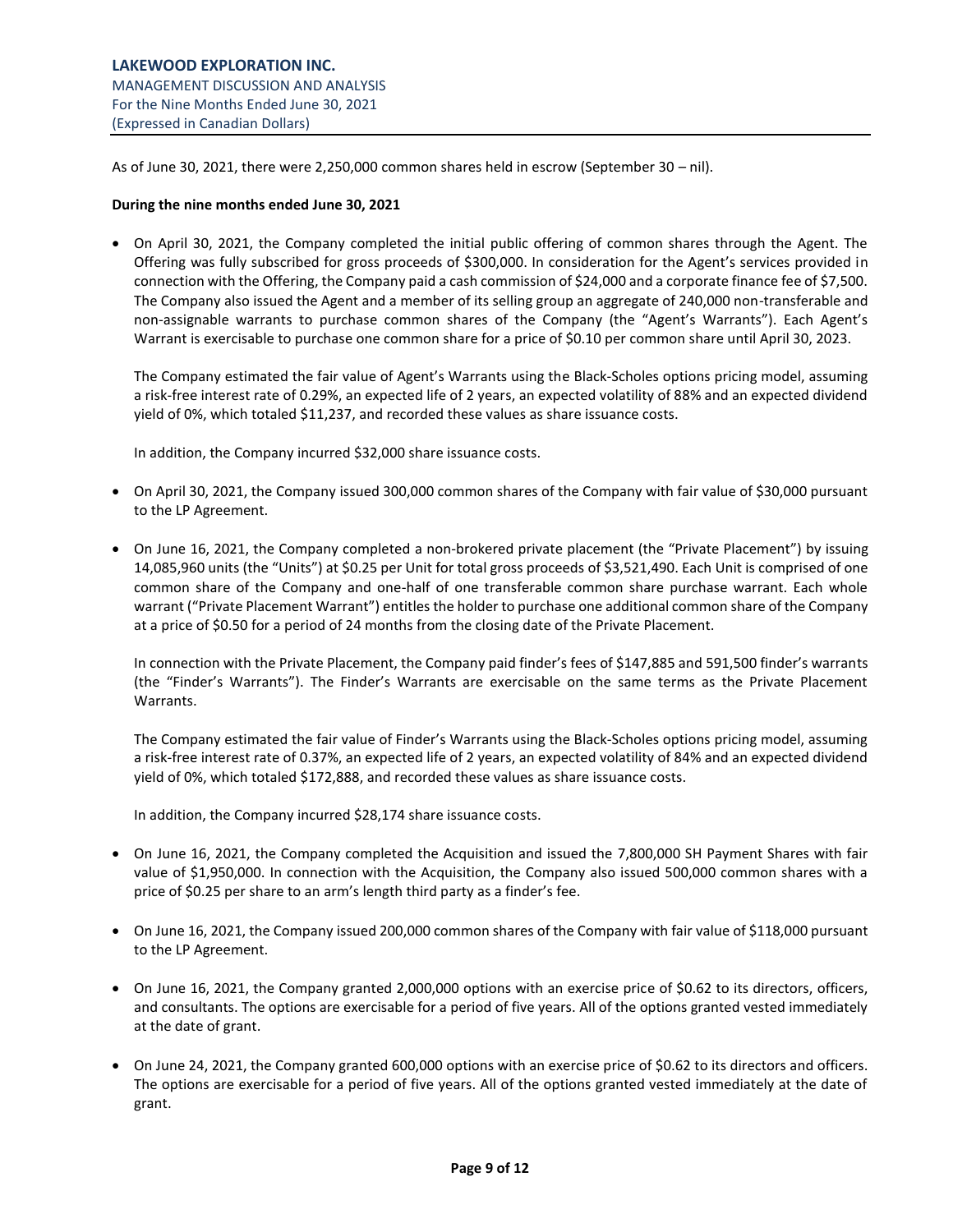As at the date of this MD&A, the Company had the following common shares, options and warrants issued and outstanding:

- 33,735,960 common shares;
- 7,874,480 Warrants with exercise prices ranging from \$0.10 to \$0.50; and
- 2,600,000 stock options with exercise price of \$0.62.

## <span id="page-10-0"></span>**SUBSEQUENT EVENTS**

• On August 9, 2021, the Company entered into a share purchase agreement with BCCO to acquire 100% of the issued and outstanding shares of BCCO. BCCO owns a 100% interest in the Eliza Silver Project and the Silverton Silver Mine. For further details, refer to Proposed Transaction section above.

# <span id="page-10-1"></span>**RELATED PARTY TRANSACTIONS AND BALANCES**

The Company's related parties as defined as IAS 24, Related Party Disclosures, include the Company's subsidiaries and the following directors, executive officers, key management personnel, and enterprises which are controlled by these individuals:

| <b>Related Party</b>                 | Relationship                                 |
|--------------------------------------|----------------------------------------------|
| Alnesh Mohan                         | CFO, Director                                |
| Joness Lang                          | Director                                     |
| David Grandy                         | Director                                     |
| Lawrence Roulston                    | Officer                                      |
| Michael Dake                         | CEO, Director, Corporate Secretary           |
| Morgan Lekstrom                      | President                                    |
| Sean McGrath                         | Director                                     |
| <b>Quantum Advisory Partners LLP</b> | A partnership in which the CFO is a partner. |
| All Mine Consulting                  | A company controlled by the President.       |

Key management personnel include persons having the authority and responsibility for planning, directing, and controlling activities of the Company as a whole. The Company has determined that key management personnel consist of executive and non-executive members of the Company's Board of Directors and corporate officers.

The following table discloses the total compensation incurred to the Company's key management personnel during the nine months ended June 30, 2021 and 2020:

|                          |               | For the nine months ended |  |
|--------------------------|---------------|---------------------------|--|
|                          | June 30, 2021 | June 30, 2020             |  |
|                          |               |                           |  |
| Professional fees        | 23,400        |                           |  |
| Consulting fees          | 27,917        |                           |  |
| Share-based compensation | 437.045       |                           |  |
|                          | 488,362       |                           |  |

During the nine months ended June 30, 2021, the Company paid professional fees of \$23,400 (June 30, 2020 – \$nil) to Quantum Advisory Partners LLP, a partnership in which the CFO is an incorporated partner, for professional services including accounting and transaction support.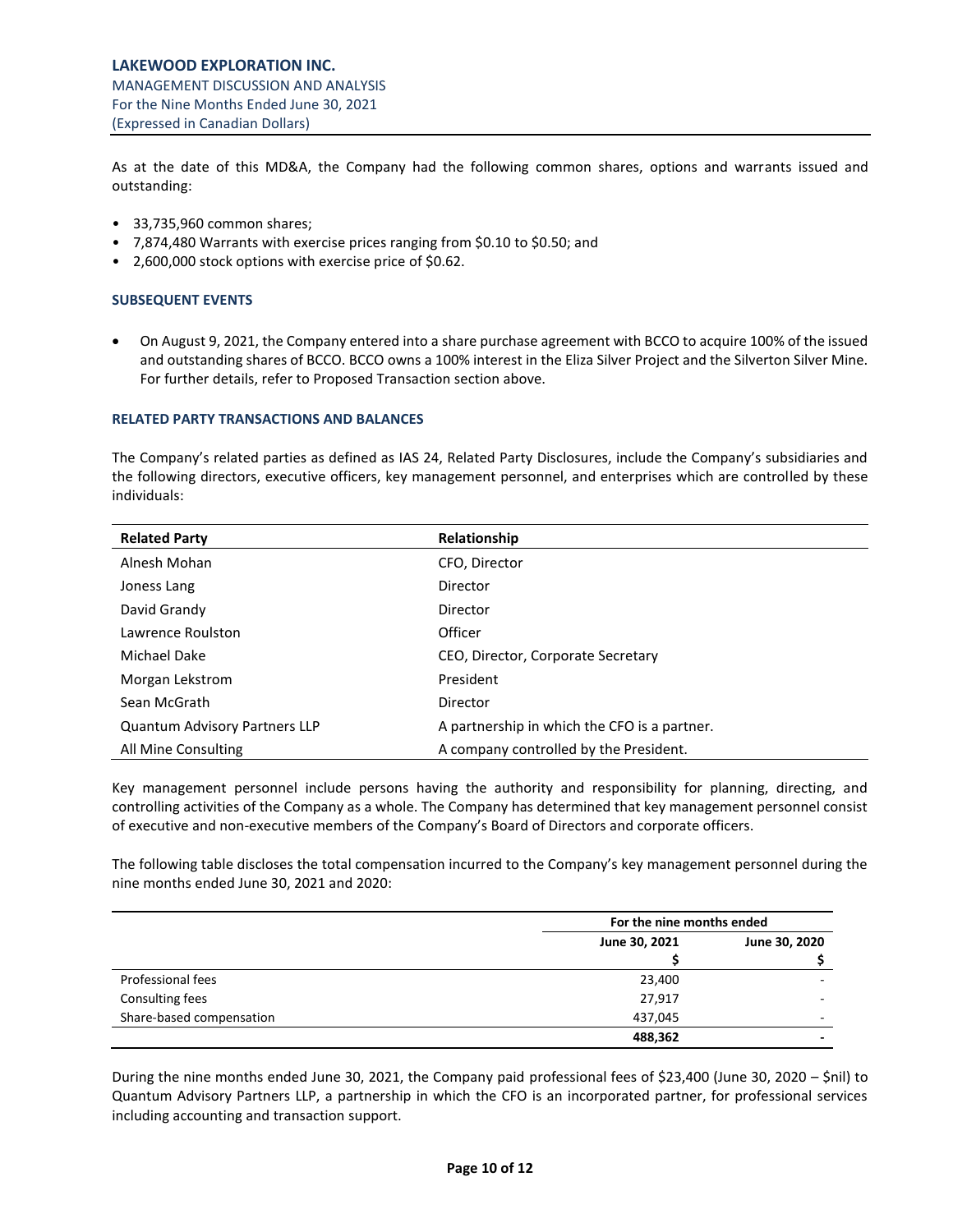During the nine months ended June 30, 2021, the Company paid consulting fees of \$27,917 (June 30, 2020 - \$nil) to All Mine Consulting, a corporation controlled by the President.

During the nine months ended June 30, 2021, the Company recognized \$437,045 (June 30, 2020 – \$nil) in share-based payments related to options granted to the Company's officers and directors.

The balances due to the Company's directors and officer included in accounts payables and accrued liabilities were \$52,568 as at June 30, 2021 (September 30, 2020 – \$36,316). These amounts are unsecured, non-interest bearing and payable on demand.

Unless otherwise noted, all related party balances are unsecured, non-interest bearing with no fixed terms of repayment.

## <span id="page-11-0"></span>**OFF-BALANCE SHEET FINANCING ARRANGEMENTS**

As of June 30, 2021, and the date of this MD&A, the Company did not have any off-balance sheet financing arrangements.

#### <span id="page-11-1"></span>**CRITICAL ACCOUNTING ESTIMATES**

The preparation of our unaudited condensed consolidated interim financial statements requires management to use judgment and make estimates and assumptions that affect the reported amounts of assets and liabilities and disclosures of contingent liabilities at the date of the financial statements and the reported amount of expenses during the period. Actual results could materially differ from these estimates. Refer to note 2 of our annual financial statements for the year ended September 30, 2020 for a more detailed discussion of the critical accounting estimates and judgments.

#### <span id="page-11-2"></span>**NEW ACCOUNTING STANDARDS**

There were no new or amended IFRS pronouncements effective October 1, 2020 that impacted these unaudited condensed consolidated interim financial statements.

#### <span id="page-11-3"></span>**COMMITMENTS**

The Company does not have any significant commitments.

#### <span id="page-11-4"></span>**FINANCIAL INSTRUMENTS**

In the normal course of business, the Company is inherently exposed to certain financial risks, including market risk, credit risk and liquidity risk, through the use of financial instruments. The timeframe and manner in which the Company manages these risks varies based upon management's assessment of the risk and available alternatives for mitigating risk. The Company does not acquire or issue derivative financial instruments for trading or speculative purposes. All transactions undertaken are to support the Company's operations. These financial risks and the Company's exposure to these risks are provided in various tables in note 11 of our unaudited condensed consolidated interim financial statements for the nine months ended June 30, 2021. For a discussion on the significant assumptions made in determining the fair value of financial instruments, refer also to note 2 of the financial statements for the year ended September 30, 2020.